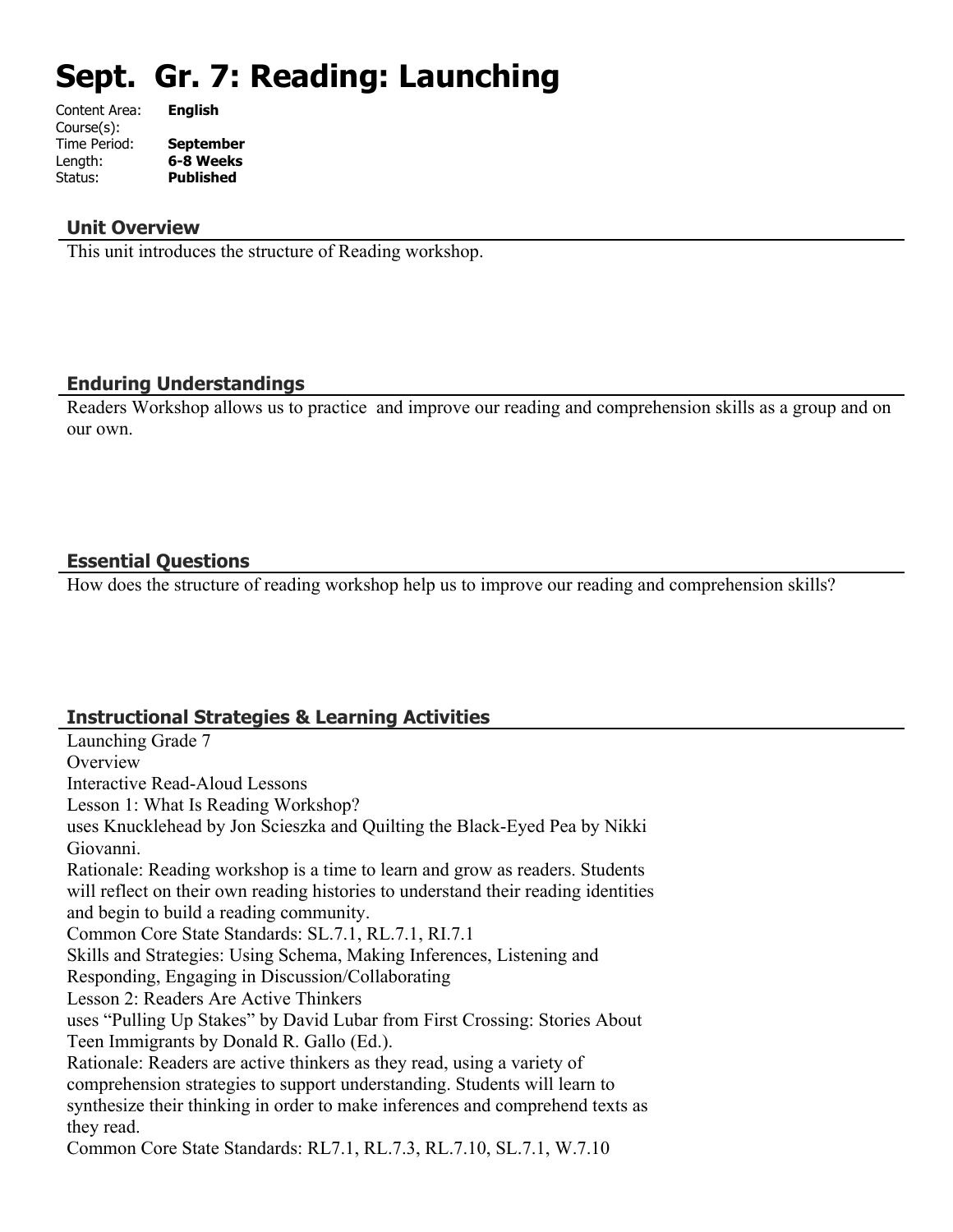Skills and Strategies: Monitoring and Repairing Comprehension, Using Schema, Questioning, Making Inferences, Synthesizing, Engaging in Discussion/Collaborating

Lesson 3: Crafting a Reading Life

uses "Pulling Up Stakes" by David Lubar from First Crossing: Stories About Teen Immigrants by Donald R. Gallo (Ed.).

Rationale: Readers are individuals with various strengths, challenges, and

interests, and they choose books at different times for different purposes.

Students will begin crafting their reading lives by using their own identities as readers to select well-matched texts across genres.

Common Core State Standards: RL.7.1, RL.7.2, RL.7.3, RL.7.4, RL.7.10, SL.7.1

Skills and Strategies: Text and Genre Features/Structure, Monitoring and Repairing Comprehension, Using Schema, Making Inferences, Determining Importance, Synthesizing, Finding Word Meaning (Vocabulary)

Lesson 4: Building Reading Stamina

uses Phineas Gage by John Fleischman and "If It Sucks Like a Vampire . . ." by Pamela D. Toler from CALLIOPE

Magazine from the Launching Shared Texts.

Rationale: Readers cultivate habits that help them overcome obstacles as they are reading. Students will notice and react to new information as they read to help them understand their reading more deeply and stay focused. Common Core State Standards: RI.7.1, RI.7.3, RI.7.4, RI.7.10

Skills and Strategies: Monitoring and Repairing Comprehension, Using Schema, Questioning, Making Inferences,

Visualizing, Text and Genre Features/Structure

Lesson 5: Using Strategies to Understand Complex Text

uses Phineas Gage by John Fleischman.

Rationale: Readers know what it feels like to understand what they read. Students will pay attention when meaning

breaks down and use strategies to help clarify their understanding, especially with complex text.

Common Core State Standards: RI.7.1, RI.7.2, RI.7.4, RI.7.10, L.7.4, W.7.10

Skills and Strategies: Monitoring and Repairing Comprehension, Using Schema, Visualizing, Making Inferences,

Finding Word Meaning (Vocabulary)

Lesson 6: Combining What You Know With the Text

uses "All Summer in a Day" from A Medicine for Melancholy and Other Stories by Ray Bradbury and "The Gift of the

Magi" by O. Henry from the Launching Shared Texts.

Rationale: Readers bring what they know or have experienced to their reading. Students will activate their prior

knowledge about the genre, author, and topic before reading and combine their prior knowledge with the clues in

the text to infer meaning as they read.

Common Core State Standards: RL.7.1, SL.7.1, RL.7.10

Skills and Strategies: Using Schema, Making Inferences, Text and Genre Features/Structure, Engaging in Discussion/Collaborating

Lesson 7: Growing Ideas Through Conversation

uses "All Summer in a Day" from A Medicine for Melancholy and Other Stories by Ray Bradbury. Rationale: Readers synthesize how their thinking develops from the beginning to the end of a text to infer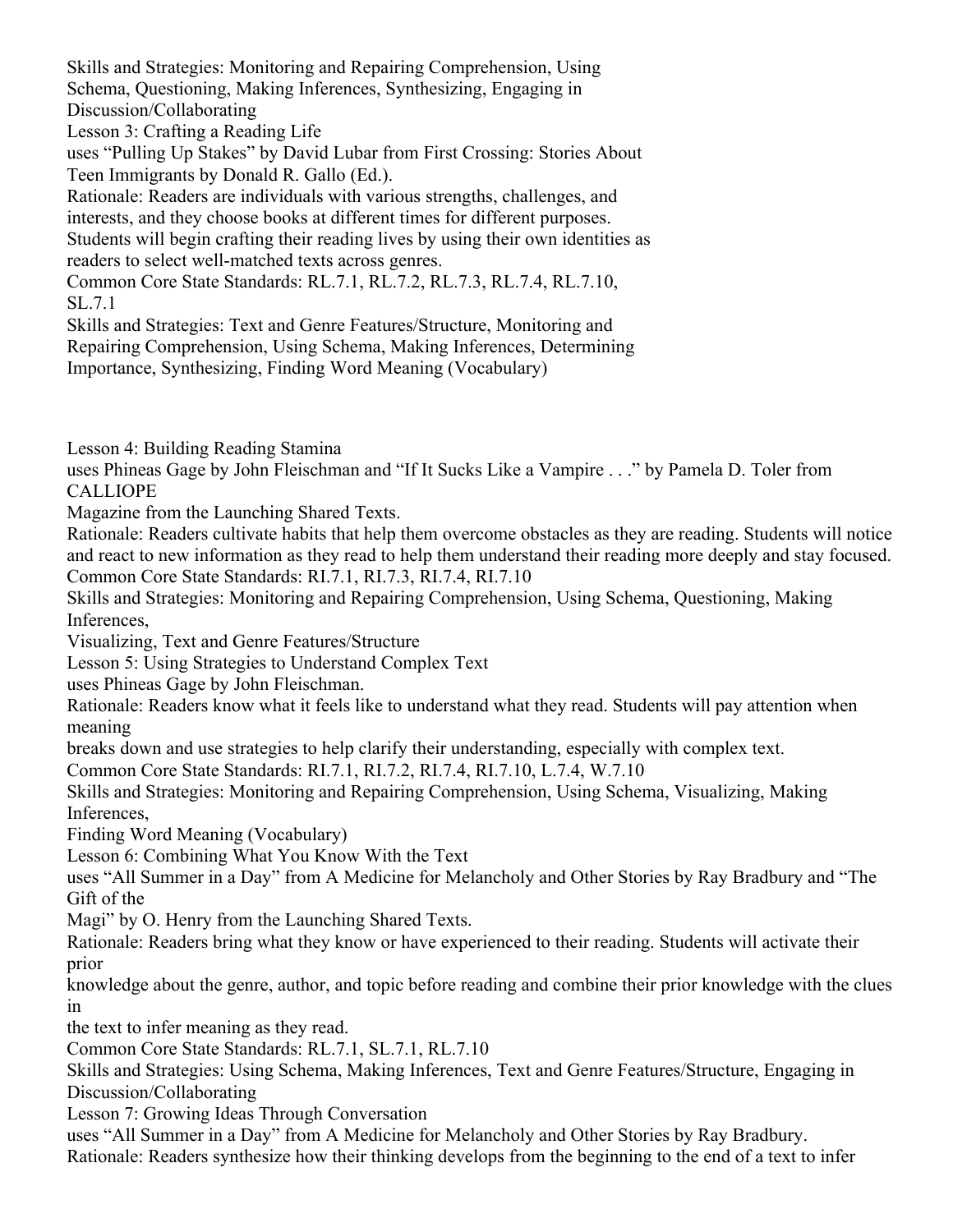themes

or big ideas. Students will grow ideas by talking with other readers and using evidence from the text.

Common Core State Standards: RL.7.1, RL.7.2, SL.7.1, RL.7.3, RL.7.4, RL.7.10, W.7.10

Skills and Strategies: Making Inferences, Determining Importance, Synthesizing, Text and Genre

Features/Structure, Speaking to Communicate, Listening and Responding, Engaging in Discussion/Collaborating

Lesson 8: Engaging With Complex Text Through Conversation

uses The Tree That Time Built by Mary Ann Hoberman and Linda Winston (Eds.).

Rationale: Readers read complex texts closely, inferring meaning from the writer's language choices and analyzing

ideas across texts. Students will benefit from building on each other's thinking to take meaning to a deeper level.

Common Core State Standards: RL.7.1, RL.7.2, RL.7.4, SL.7.1, RL.7.5, RL.7.10, W.7.10

Skills and Strategies: Making Inferences, Synthesizing, Using Schema, Engaging in Discussion/Collaborating

Mini-Lessons

Lesson 1: Setting Goals for Ourselves as Readers

uses students' individual reading goals and a mentor text and anchor chart from a previous lesson for modeling strategies.

Rationale: Readers set goals to support their individual growth. Students will reflect on their learning in order to set

goals and make plans for themselves.

Common Core State Standards: RL.7.10, RI.7.10, SL.7.1

Skill and Strategy: Monitoring and Repairing Comprehension

Lesson 2: Making Reading Plans

uses Knucklehead by Jon Scieszka.

Rationale: Readers are always prepared with books to read next; they have a plan for keeping new reading ideas

at hand. Students will consider how to generate ideas for reading.

Common Core State Standards: RL.7.10, RI.7.10

Skill and Strategy: Text and Genre Features/Structure

Lesson 3: Expanding Our Reading Worlds

uses "Pulling Up Stakes" by David Lubar from First Crossing: Stories About Teen Immigrants by Donald R. Gallo

(Ed.) or a teacher-chosen favorite text.

Rationale: Readers share books they love and expect to get recommendations from other readers. Students will understand the importance of book recommendations and create meaningful book talks.

Common Core State Standards: RL.7.2, SL.7.1, RL.7.10, RI.7.10

Skills and Strategies: Determining Importance, Synthesizing, Text and Genre Features/Structure, Speaking to Communicate, Listening and Responding

Lesson 4: Using Plot Structure to Understand Fiction

uses "Pulling Up Stakes" by David Lubar from First Crossing: Stories About Teen Immigrants by Donald R. Gallo

(Ed.), "The Gift of the Magi" by O. Henry from the Launching Shared Texts, and "All Summer in a Day" from A

Medicine for Melancholy and Other Stories by Ray Bradbury.

Rationale: Readers of fiction recognize how plots are structured and use their understanding to navigate through

the text. Students will create a plot diagram to visually represent the structure of a story.

Common Core State Standards: RL.7.2, RL.7.3, RL.7.1, RL.7.10, W.7.10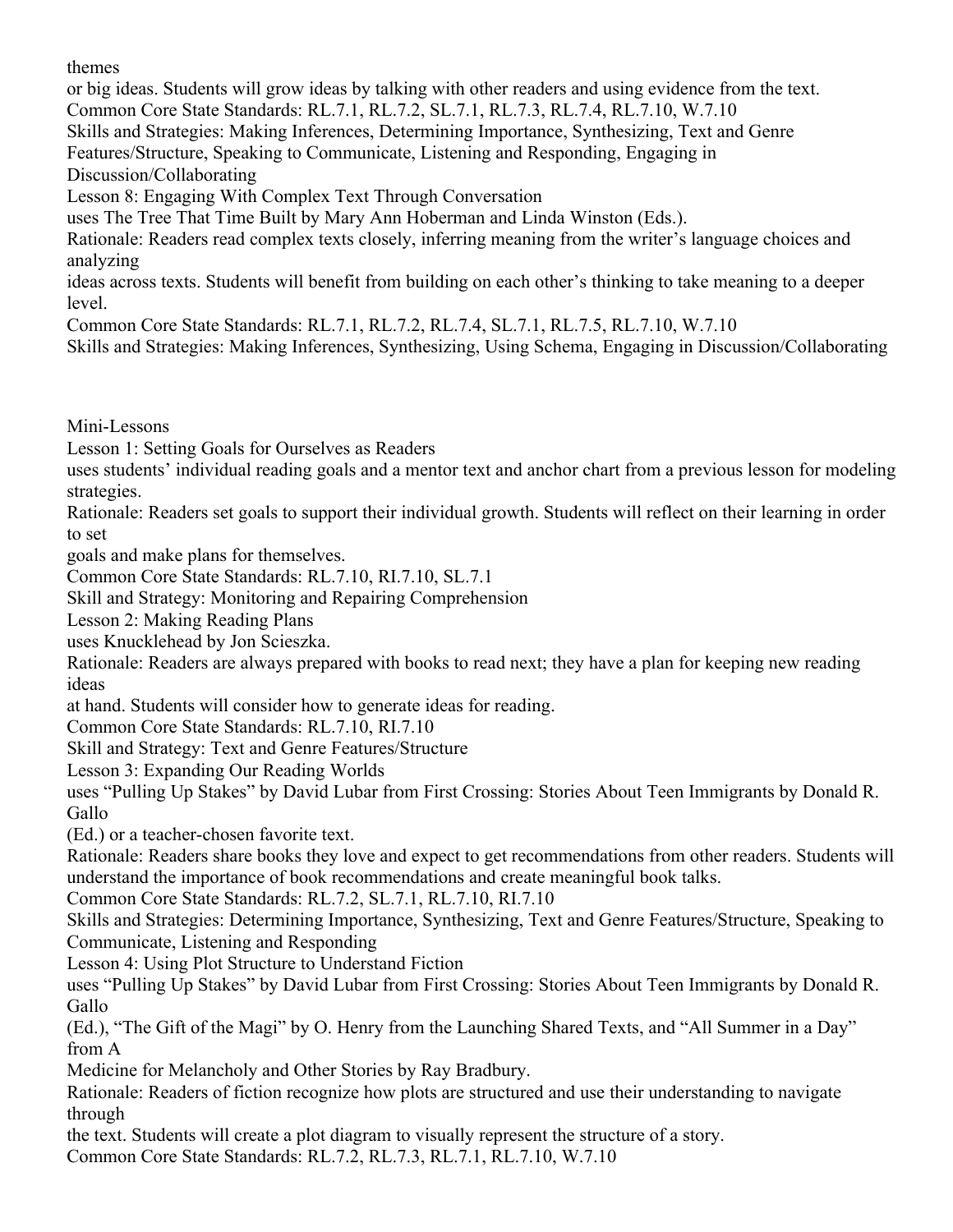Skills and Strategies: Making Inferences, Determining Importance, Synthesizing, Text and Genre Features/Structure

Lesson 5: Talking About Fiction

uses "All Summer in a Day" from A Medicine for Melancholy and Other Stories by Ray Bradbury.

Rationale: Readers of fiction notice characters, setting, plot, and themes as they read. Students will deepen their understanding of fiction by sharing their thinking about these elements through discussions with each other.

Common Core State Standards: RL.7.1, RL.7.2, RL.7.3, RL.7.4, SL.7.1, RL.7.10

Skills and Strategies: Monitoring and Repairing Comprehension, Using Schema, Questioning, Making Inferences,

Determining Importance, Finding Word Meaning (Vocabulary), Listening and Responding, Engaging in Discussion/Collaborating

Lesson 6: Meeting Challenges in Reading Nonfiction

uses Phineas Gage by John Fleischman and an excerpt of "It's True! Time Flies When You're Having Fun and a

Watched Pot Never Boils" by Vicki Oransky Wittenstein from ODYSSEY Magazine from the Launching Shared Texts.

Rationale: Readers expect challenges when reading in order to learn new information. Students will carefully examine all the clues that writers provide to help them gain knowledge.

Common Core State Standards: RI.7.1, RI.7.4, RI.7.10, L.7.4

Skills and Strategies: Monitoring and Repairing Comprehension, Using Schema, Visualizing, Making Inferences,

Finding Word Meaning (Vocabulary)

Lesson 7: Determining What's Important in Nonfiction

uses Phineas Gage by John Fleischman and "Am I Crazy to Search for E.T.?" by Seth Shostak from **ODYSSEY** 

Magazine from the Launching Shared Texts.

Rationale: Readers sift and sort through the information in nonfiction texts to understand how important ideas are

developed. Students will determine important ideas and details that support major concepts.

Common Core State Standards: RI.7.1, RI.7.2, RI.7.10, W.7.10

Skills and Strategies: Determining Importance, Questioning, Making Inferences, Using Schema, Visualizing Lesson 8: Expanding Content Knowledge Using Other Media

uses Phineas Gage by John Fleischman and online video segments related to brain science.

Rationale: Readers gain information from multiple sources, including visual texts. Students will identify additional

information needed and use multimedia sources to supplement understanding derived from written texts. Common Core State Standards: RI.7.1, RI.7.7, RI.7.10

Skills and Strategies: Visualizing, Text and Genre Features/Structure, Using Schema, Questioning Lesson 9: Relating Form and Content in Poetry

uses The Tree That Time Built by Mary Ann Hoberman and Linda Winston (Eds.) and Quilting the Black-Eyed Pea by

Nikki Giovanni.

Rationale: Readers of poetry recognize how poets use different structures to convey their thoughts and emotions.

Students will notice how the structure of a poem impacts the feelings and ideas that are conveyed. Common Core State Standards: RL.7.1, RL.7.2, RL.7.5, RL.7.10

Skills and Strategies: Text and Genre Features/Structure, Making Inferences, Visualizing Lesson 10: Reflecting on Reading Goals and Habits

uses all of the mentor texts from the unit, sample student work, and students' reflections on their reading work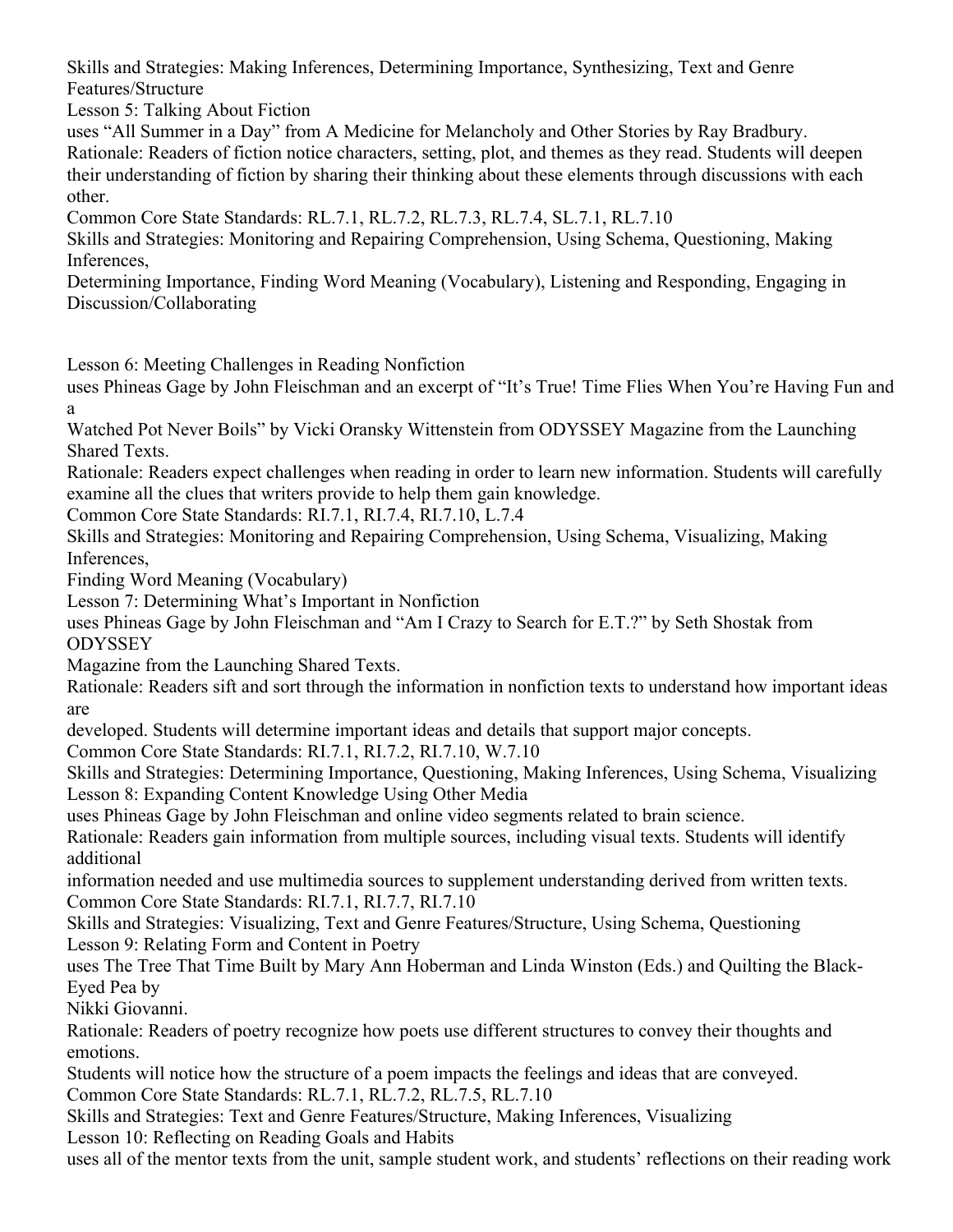and

goals.

Rationale: Readers reflect on their goals in order to gain insight into their habits and behaviors as readers. Students

will present evidence to support their reflections and then set new goals.

Common Core State Standards: RL.7.10, RI.7.10

Skills and Strategies: Monitoring and Repairing Comprehension, Synthesizing

# **Integration Career Readiness, Life Literacies and Key Skills**

| TECH.9.4.8.CI.4       | Explore the role of creativity and innovation in career pathways and industries.                                                                                  |
|-----------------------|-------------------------------------------------------------------------------------------------------------------------------------------------------------------|
| TECH.9.4.8.GCA.2      | Demonstrate openness to diverse ideas and perspectives through active discussions to<br>achieve a group goal.                                                     |
| <b>TECH.9.4.8.GCA</b> | <b>Global and Cultural Awareness</b>                                                                                                                              |
|                       | Multiple solutions often exist to solve a problem.                                                                                                                |
| TECH.9.4.8.DC.4       | Explain how information shared digitally is public and can be searched, copied, and<br>potentially seen by public audiences.                                      |
| WRK.9.2.8.CAP.3       | Explain how career choices, educational choices, skills, economic conditions, and personal<br>behavior affect income.                                             |
| TECH.9.4.8.IML.1      | Critically curate multiple resources to assess the credibility of sources when searching for<br>information.                                                      |
| TECH.9.4.8.DC.5       | Manage digital identity and practice positive online behavior to avoid inappropriate forms<br>of self-disclosure.                                                 |
| <b>TECH.9.4.8.CT</b>  | <b>Critical Thinking and Problem-solving</b>                                                                                                                      |
| WRK.9.2.8.CAP.2       | Develop a plan that includes information about career areas of interest.                                                                                          |
| TECH.9.4.8.GCA.1      | Model how to navigate cultural differences with sensitivity and respect (e.g., 1.5.8.C1a).                                                                        |
| WRK.9.2.8.CAP.4       | Explain how an individual's online behavior (e.g., social networking, photo exchanges,<br>video postings) may impact opportunities for employment or advancement. |
| <b>WRK.9.2.8.CAP</b>  | <b>Career Awareness and Planning</b>                                                                                                                              |
|                       | An essential aspect of problem solving is being able to self-reflect on why possible<br>solutions for solving problems were or were not successful.               |
| TECH.9.4.8.DC.6       | Analyze online information to distinguish whether it is helpful or harmful to reputation.                                                                         |

## **Technology and Design Integration**

Students will interact with the unit using the Smartboard, Google Classroom, document camera and Chromebooks for reading and writing.

| CS.6-8.8.2.8.ITH.2 | Compare how technologies have influenced society over time. |
|--------------------|-------------------------------------------------------------|
| CS.6-8.ITH         | Interaction of Technology and Humans                        |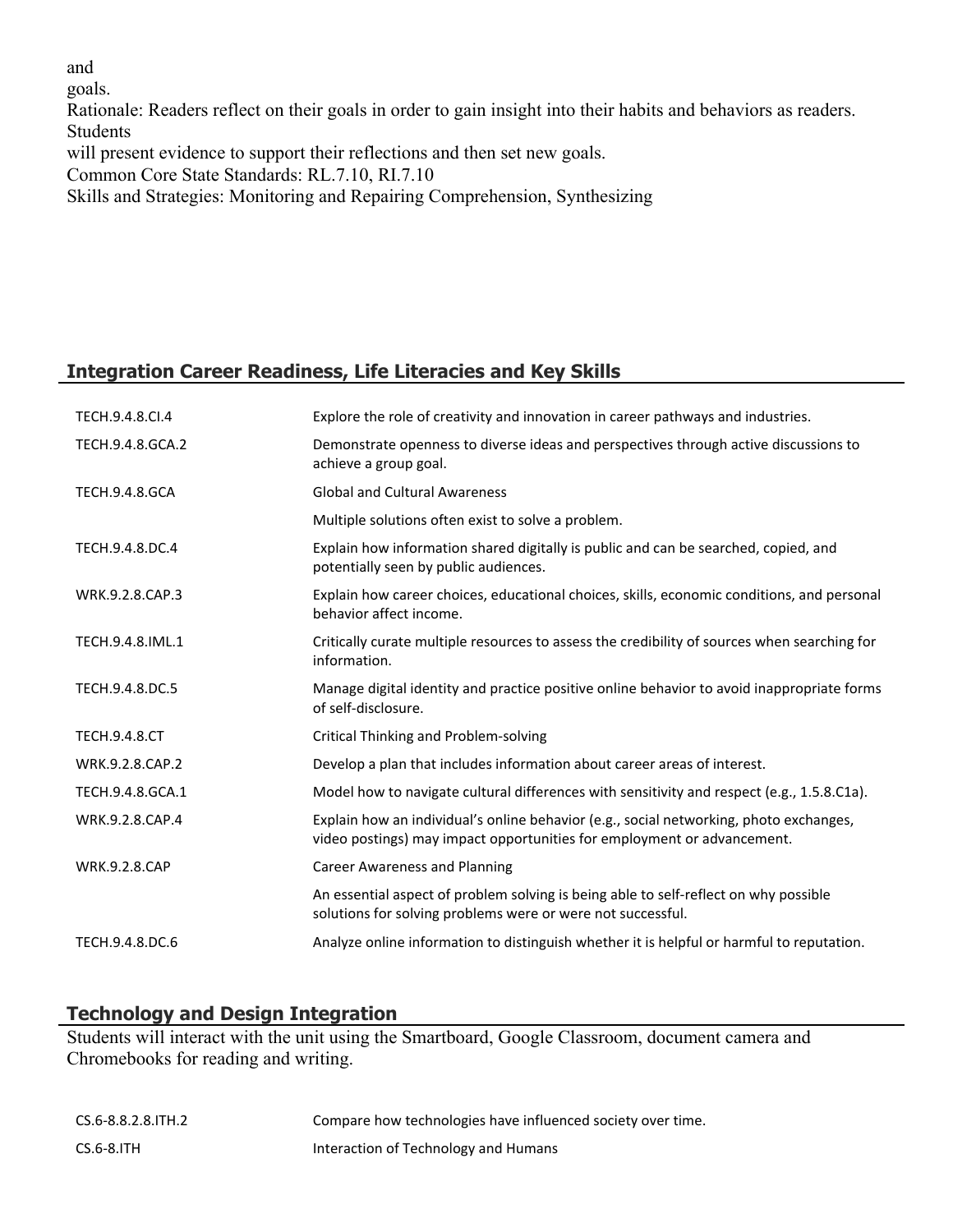## **Interdisciplinary Connections**

Reading instruction connects to all disciplines.

## **Differentiation**

- Understand that gifted students, just like all students, come to school to learn and be challenged.
- Pre-assess your students. Find out their areas of strength as well as those areas you may need to address before students move on.
- Consider grouping gifted students together for at least part of the school day.
- Plan for differentiation. Consider pre-assessments, extension activities, and compacting the curriculum.
- Use phrases like "You've shown you don't need more practice" or "You need more practice" instead of words like "qualify" or "eligible" when referring to extension work.
- Encourage high-ability students to take on challenges. Because they're often used to getting good grades, gifted students may be risk averse.
- **Definitions of Differentiation Components**:
	- o Content the specific information that is to be taught in the lesson/unit/course of instruction.
	- o Process how the student will acquire the content information.
	- o Product how the student will demonstrate understanding of the content.
	- o Learning Environment the environment where learning is taking place including physical location and/or student grouping

## **Differentiation occurring in this unit:**

Students will be encouraged to challenge themselves when writing. Struggling students will recieve additional instruction and modifications

## **Modifications & Accommodations**

Refer to QSAC EXCEL SMALL SPED ACCOMMOCATIONS spreadsheet in this discipline.

## **Modifications and Accommodations used in this unit:**

504 and IEP accommodations will be utilized.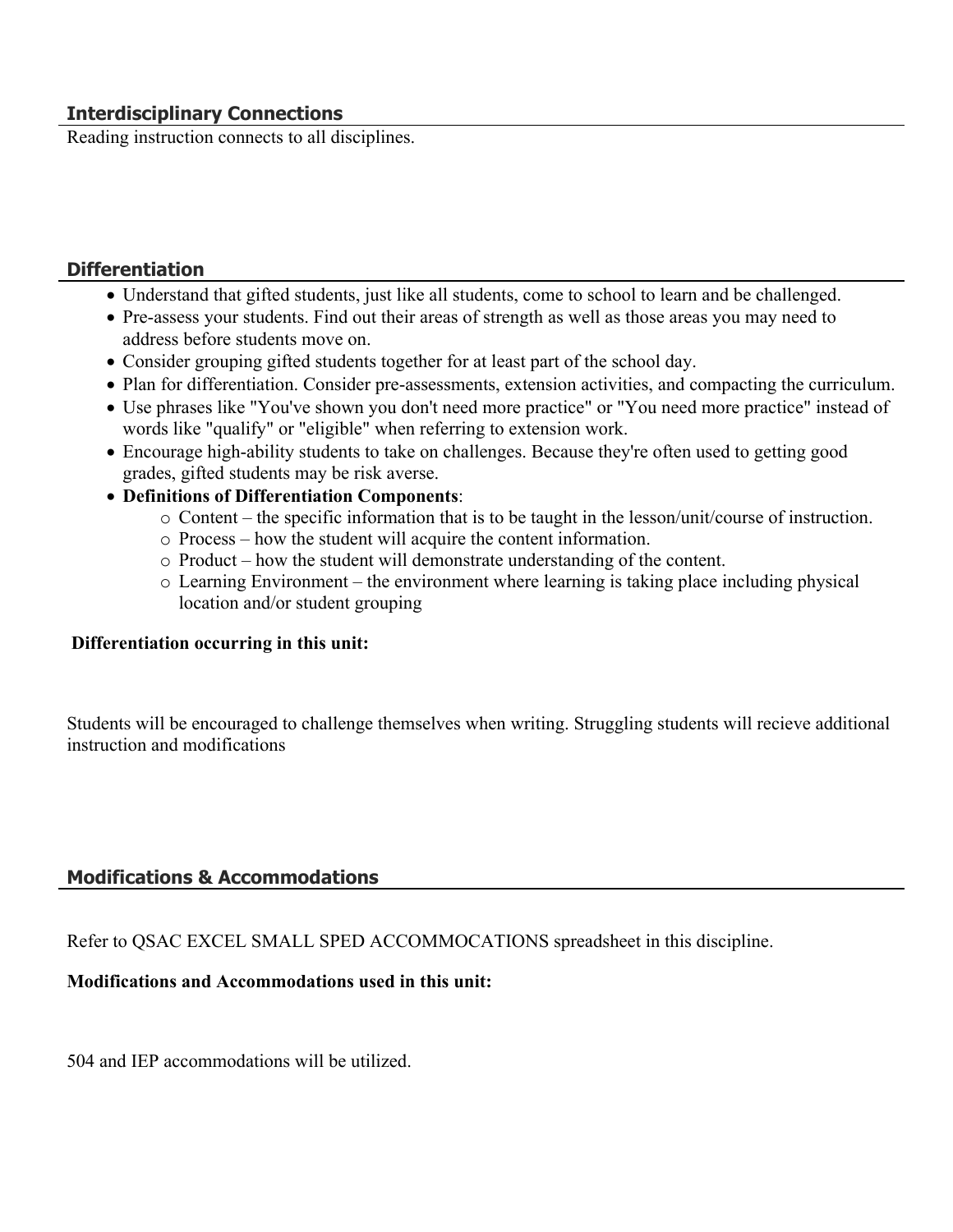## **Benchmark Assessments**

**Benchmark Assessments** are given periodically (e.g., at the end of every quarter or as frequently as once per month) throughout a school year to establish baseline achievement data and measure progress toward a standard or set of academic standards and goals.

#### **Schoolwide Benchmark assessments:**

Aimsweb benchmarks 3X a year

Linkit Benchmarks 3X a year

#### **Additional Benchmarks used in this unit:**

Writing Samples

## **Formative Assessments**

Assessment allows both instructor and student to monitor progress towards achieving learning objectives, and can be approached in a variety of ways. **Formative assessment** refers to tools that identify misconceptions, struggles, and learning gaps along the way and assess how to close those gaps. It includes effective tools for helping to shape learning, and can even bolster students' abilities to take ownership of their learning when they understand that the goal is to improve learning, not apply final marks (Trumbull and Lash, 2013). It can include students assessing themselves, peers, or even the instructor, through writing, quizzes, conversation, and more. In short, formative assessment occurs throughout a class or course, and seeks to improve student achievement of learning objectives through approaches that can support specific student needs (Theal and Franklin, 2010, p. 151).

## **Formative Assessments used in this unit:**

Quizzes

Rough drafts

discussion

## **Summative Assessments**

**Summative assessments** evaluate student learning, knowledge, proficiency, or success at the conclusion of an instructional period, like a unit, course, or program. Summative assessments are almost always formally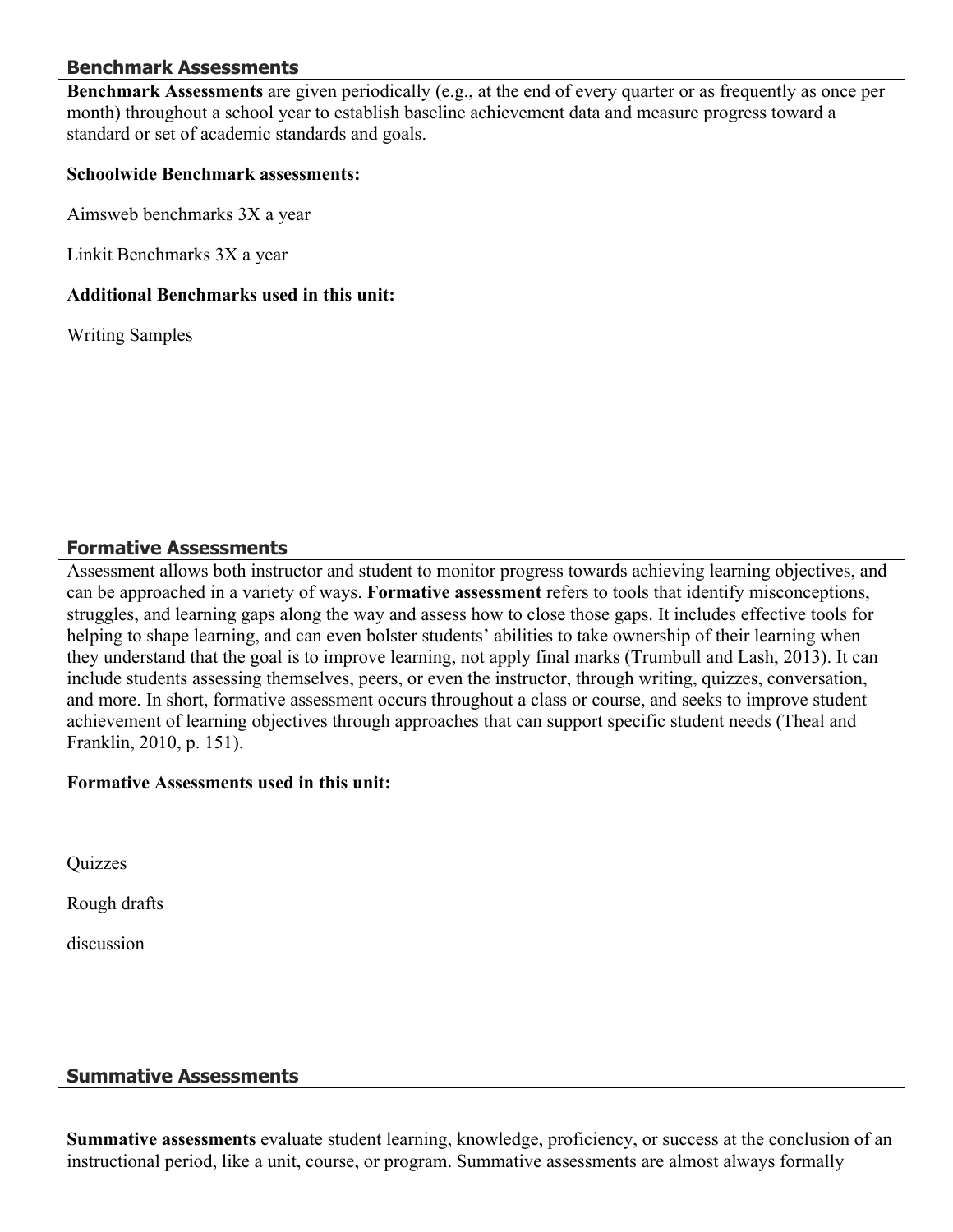graded and often heavily weighted (though they do not need to be). Summative assessment can be used to great effect in conjunction and alignment with formative assessment, and instructors can consider a variety of ways to combine these approaches.

#### **Summative assessments for this unit:**

Assessments from Schoolwide unit.

Teacher made assessments

Benchmark assessemnts

#### **Instructional Materials**

Mentor Texts First Crossing: Stories About Teen Immigrants by Donald R. Gallo (Ed.) Knucklehead: Tall Tales & Mostly True Stories About Growing up Scieszka by Jon Scieszka A Medicine for Melancholy and Other Stories by Ray Bradbury Phineas Gage: A Gruesome but True Story About Brain Science by John Fleischman Quilting the Black-Eyed Pea: Poems and Not Quite Poems by Nikki Giovanni The Tree That Time Built: A Celebration of Nature, Science, and Imagination by Mary Ann Hoberman and Linda Winston (Eds.) Launching Shared Texts "Am I Crazy to Search for E.T.?" by Seth Shostak from ODYSSEY Magazine (Lexile Level: 990L) "The Gift of the Magi" by O. Henry (Lexile Level: 880L)